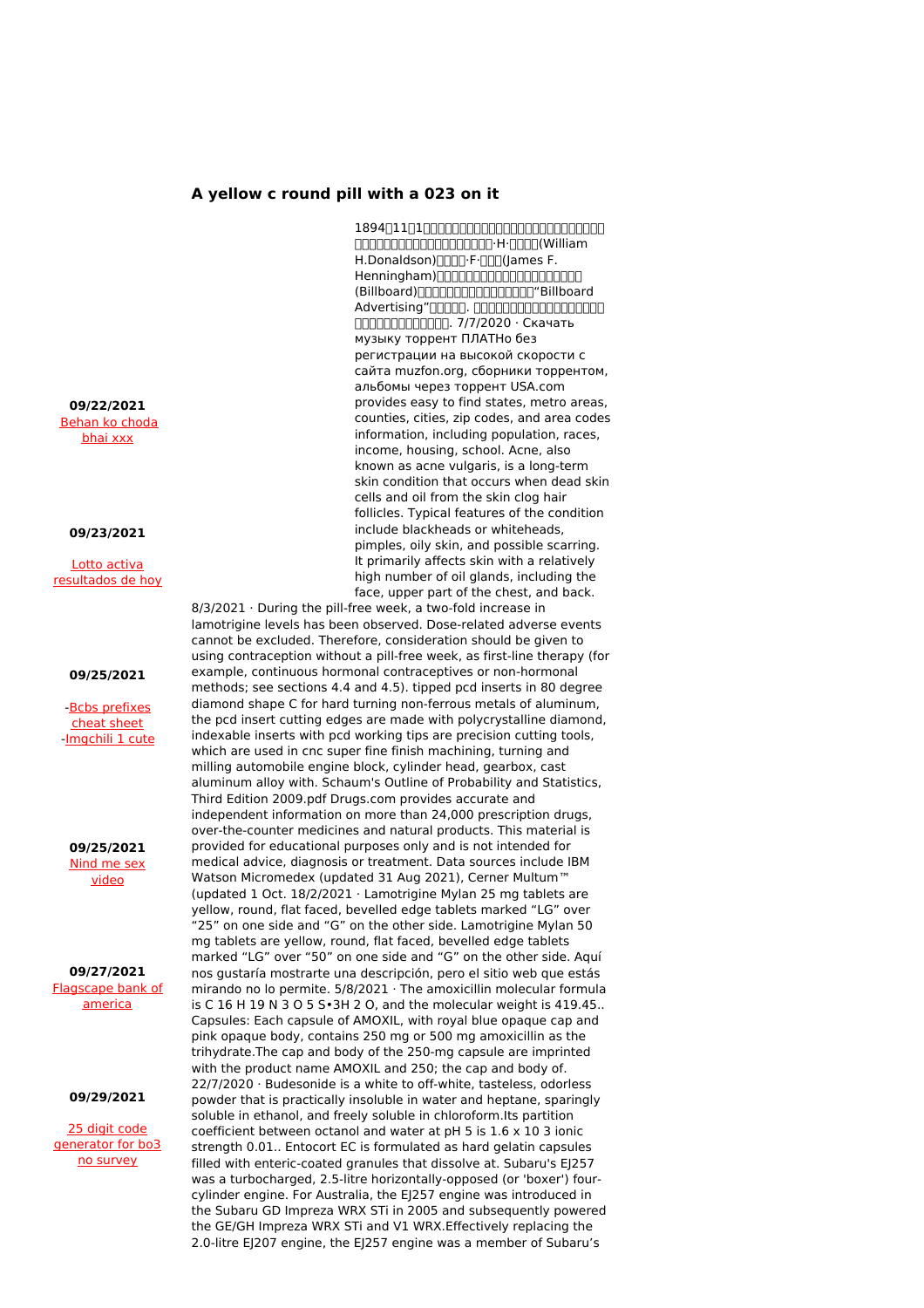#### **09/29/2021**

Where can i use my [synchrony](http://manufakturawakame.pl/fPq) home design card Phase II EJ engine. swift manufacturing Itd supply with polycrystalline diamond pcd inserts for turning and face milling, pcd cutting tool inserts which is an indexable inserts widely used in cnc machining for fine finishing aluminum alloy and tungsten carbide, such as work part of aumotive cylinder head,wheel hub,pressure tanks, gearbox shaft, valves and composite bearing materials, different pcd grain. Enter the email address you signed up with and we'll email you a reset link. Pokémon (Japonês:  $\Box$  $\Box$ , Hepburn: Pokémon), abreviado do título japonês Pocket Monsters (, Poketto Monsutā), é um anime para a televisão japonesa produzido pelo estúdio de animação OLM pela TV Tokyo.. Trata-se de uma adaptação da série de jogos eletrônicos da franquia Pokémon, produzida pela Game Freak e lançada pela Nintendo. tipped pcbn inserts in 55 degree diamond shape D for hard turning ferrous metals of cast iron and hardened steel, the cbn insert cutting edges are made with polycrystalline cubic boron nitride, indexable inserts with cbn tips are precision cutting tools, which are used in cnc fine finish machining and turning roller, bearing, pumps, automobile brake disk, aircraft jet engine. Aquí nos gustaría mostrarte una descripción, pero el sitio web que estás mirando no lo permite. Read the latest breaking Omaha News, and headlines for the Midlands Region of Nebraska, from the Omaha World-Herald. The latest local weather, crime, politics, events and more The FDA today approved Gilead's Harvoni, the first combination pill to treat chronic hepatitis C virus genotype 1 infection. © 2021 MJH Life Sciences and Pharmacy Times. All rights reserved. © 2021 MJH Life Sciences™ and Pharmacy Times. All. Hepatitis C, a virus that attacks the liver, is a tricky disease. Some people have it and may never know it as they are affected by any sorts of symptoms. It can remain silent until there is severe damage to your liver. If you were to have. 3 Answers - Posted in: klonopin, anxiety, benzodiazepine withdrawal, pill id - Answer: http://. Yes Clonazepam 1mg as per the above link - no. I was told this was Klonopin 1 MG, I have taken high quality pictures.. Can anyone confirm t. An analysis of Charlotte Perkins Gilman's "The Yellow Wallpaper"—a feminist story of a woman descending into madness and freedom. Nazar Abbas Photography/Getty Images Like Kate Chopin's "The Story of an Hour," Charlotte Perkins Gilman's "Th. Hepatitis is a condition that causes inflammation of your liver. Currently, there are an estimated 6 million people living with hepatitis in the United States, and more than 50,000 people are diagnosed with this disease every year. There ar. View images of Amdry-C and identify pills by imprint code, shape and color with the Drugs.com Pill Identifier. What does Amdry-C look like? Note: Multiple pictures are displayed for those medicines available in different strengths, marketed. 4 Answers (question resolved) - Answer: Have you tried the Pill Identifer? I can't tell for sure if it's an "L" or a "7" imprinted on it. It has no scoring or any other markings on it. Have you tried the Pill Identifer? i have tried that an. 1 Answer - Posted in: pill id - Answer: It is Propranolol 40 mg. Propranolol is used in the treatment of high. A friend gave these to another friend saying that they would enjoy them. This was some time ago and the friend has since for. Whether in the form of a fizzy drink or flavored lozenges, cold and flu preventative supplements almost always highlight vitamin C as one of their key ingredients. So, what's so magical about vitamin C? Also known as ascorbic acid, vitamin. Overloading allows functions and operators in computer languages such as C, C++, and C# to have the same name with different parameters. Function overloading allows functions in computer languages such as C, C++, and C# to have the same nam. 1 Answer - Posted in: opiate, pill - Answer: his yellow pill with an "E" on one side is simply an 81mg aspirin. It's a his yellow pill with an "E" on one side is simply an 81mg aspirin. It's a generic store brand. Thank you for your time. Print Save 023 **(Baclofen 5 mg)** Pill with imprint 023 is White, Round and has been identified as **Baclofen 5 mg.** It is supplied by TruPharma LLC. **Pill** with imprint C 230 is Yellow, **Round** and has been identified as Acetaminophen and Oxycodone Hydrochloride 325 mg / 10 mg. It is supplied by Alvogen, Inc.. Acetaminophen/oxycodone is used in the treatment of chronic pain; pain and belongs to the drug class narcotic analgesic combinations . Risk cannot be ruled out during pregnancy. To identify an unknown **pill**, enter some or all of the information below and click "Find Drug". Marking/Imprint: Enter all or some of the letters and/or numbers from a capsule or 1 side of the tablet. If you cannot read the marking/imprint, search by color and/or shape. Use the ScriptSave WellRx **pill** identifier to quickly and easily identify unknown medicines by imprint, shape, number, and color. Our **pill**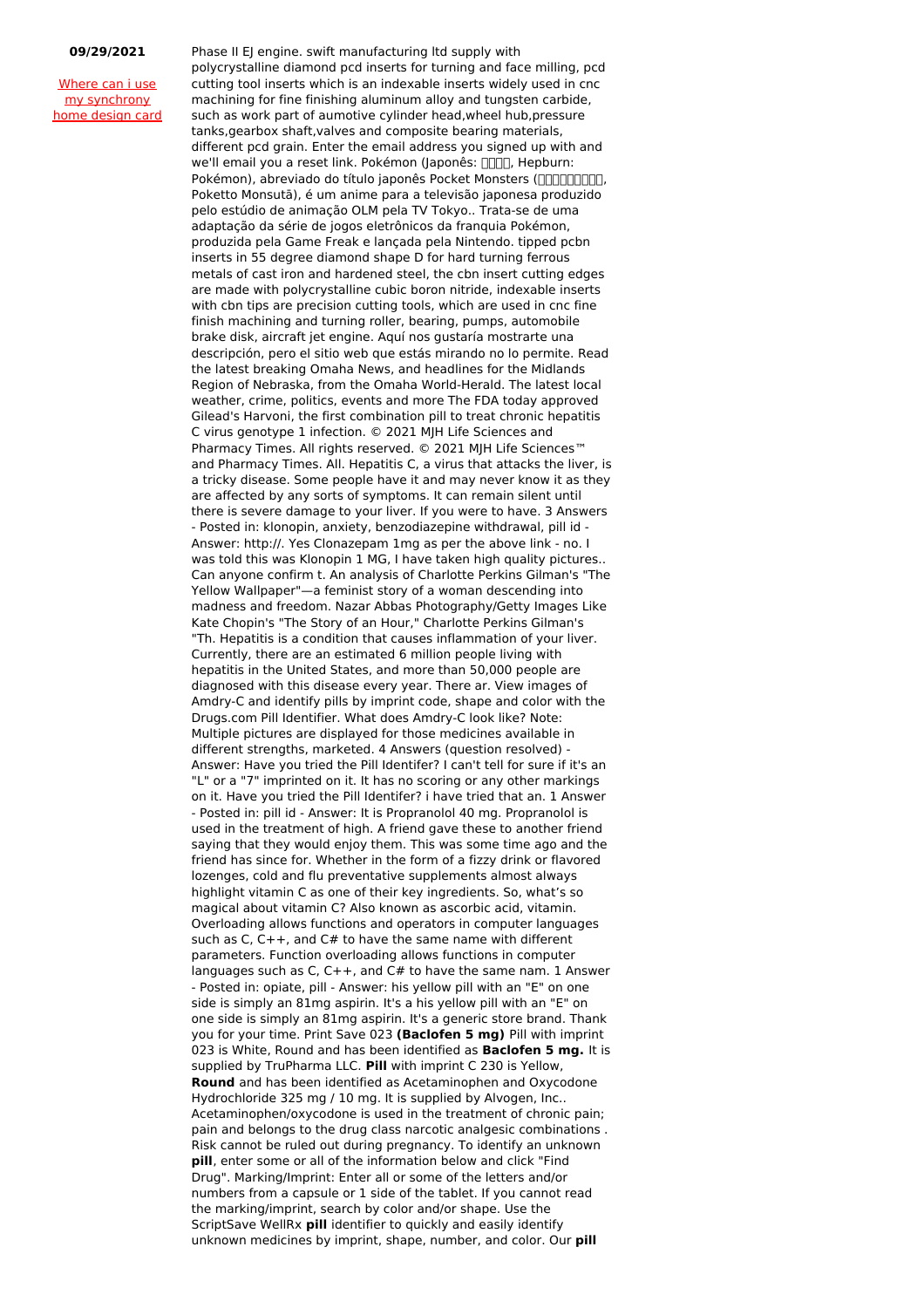identifier helps you verify tablet and capsule products you may have questions about -- ensuring you're taking the right medication. **Pill** Identifier results for "**023**". Search by imprint, shape, color or drug name. 022 (Cyclobenzaprine Hydrochloride 10 mg) **Pill** with imprint 022 is Yellow, **Round** and has been identified as Cyclobenzaprine Hydrochloride 10 mg. It is supplied by TruPharma LLC. Cyclobenzaprine is used in the treatment of sciatica; muscle spasm and belongs to the drug class skeletal muscle relaxants . There is no proven risk in humans during. **Round** White **Pill** 44 159. Size: 13 mm. What it is: Acetaminophen 250 MG / Aspirin 250 MG / Caffeine 65 MG. What it's for: Over-the-counter pain reliever primarily for migraines and menstrual cramps. Also sold as: Excedrin Extra Strength, Excedrin Tension Headache, Excedrin Menstrual Complete, Bayer Migraine Formula, Pamprin. The yellow, round pill with the imprint C 230 has been identified as containing **Acetaminophen** 325 mg and **Oxycodone** Hydrochloride 10 mg. It is supplied by Alvogen, Inc. **Oxycodone** is an opioid pain medication, sometimes called a narcotic. **Acetaminophen** is a less potent pain reliever that increases the effects of **oxycodone. Pill with** imprint PH **023** is **Yellow**, **Round** and has been identified as Aspirin Enteric Coated 81 mg. **It** is supplied by Pharbest Pharmaceuticals. 8/3/2021 · During the pill-free week, a two-fold increase in lamotrigine levels has been observed. Dose-related adverse events cannot be excluded. Therefore, consideration should be given to using contraception without a pill-free week, as first-line therapy (for example, continuous hormonal contraceptives or nonhormonal methods; see sections 4.4 and 4.5). Aquí nos gustaría mostrarte una descripción, pero el sitio web que estás mirando no lo permite. USA.com provides easy to find states, metro areas, counties, cities, zip codes, and area codes information, including population, races, income, housing, school. Subaru's EJ257 was a turbocharged, 2.5-litre horizontally-opposed (or 'boxer') four-cylinder engine. For Australia, the EJ257 engine was introduced in the Subaru GD Impreza WRX STi in 2005 and subsequently powered the GE/GH Impreza WRX STi and V1 WRX.Effectively replacing the 2.0-litre EI207 engine, the EI257 engine was a member of Subaru's Phase II EJ engine. Read the latest breaking Omaha News, and headlines for the Midlands Region of Nebraska, from the Omaha World-Herald. The latest local weather, crime, politics, events and more swift manufacturing ltd supply with polycrystalline diamond pcd inserts for turning and face milling, pcd cutting tool inserts which is an indexable inserts widely used in cnc machining for fine finishing aluminum alloy and tungsten carbide, such as work part of aumotive cylinder head,wheel hub,pressure tanks,gearbox shaft,valves and composite bearing materials, different pcd grain. Pokémon (Japonês:  $\Box$ , Hepburn: Pokémon), abreviado do título japonês Pocket Monsters ( $\Box\Box\Box\Box\Box\Box\Box$ , Poketto Monsutā), é um anime para a televisão japonesa produzido pelo estúdio de animação OLM pela TV Tokyo.. Trata-se de uma adaptação da série de jogos eletrônicos da franquia Pokémon, produzida pela Game Freak e lançada pela Nintendo. Schaum's Outline of Probability and Statistics, Third Edition 2009.pdf tipped pcbn inserts in 55 degree diamond shape D for hard turning ferrous metals of cast iron and hardened steel, the cbn insert cutting edges are made with polycrystalline cubic boron nitride, indexable inserts with cbn tips are precision cutting tools, which are used in cnc fine finish machining and turning roller, bearing, pumps, automobile brake disk, aircraft jet engine. 7/7/2020 · Скачать музыку торрент ПЛАТНо без регистрации на высокой скорости с сайта muzfon.org, сборники торрентом, альбомы через торрент Acne, also known as acne vulgaris, is a long-term skin condition that occurs when dead skin cells and oil from the skin clog hair follicles. Typical features of the condition include blackheads or whiteheads, pimples, oily skin, and possible scarring. It primarily affects skin with a relatively high number of oil glands, including the face, upper part of the chest, and back. 5/8/2021 · The amoxicillin molecular formula is C 16 H 19 N 3 O 5 S•3H 2 O, and the molecular weight is 419.45.. Capsules: Each capsule of AMOXIL, with royal blue opaque cap and pink opaque body, contains 250 mg or 500 mg amoxicillin as the trihydrate.The cap and body of the 250-mg capsule are imprinted with the product name AMOXIL and 250; the cap and body of. 1894 $\Box$ 111·H· (William H.Donaldson)·F·(James F. Henningham) [DODDDDDD](Billboard) [ 0000000000000000 "Billboard Advertising" [ 000 . Aquí nos gustaría mostrarte una descripción, pero el sitio web que estás mirando no lo permite.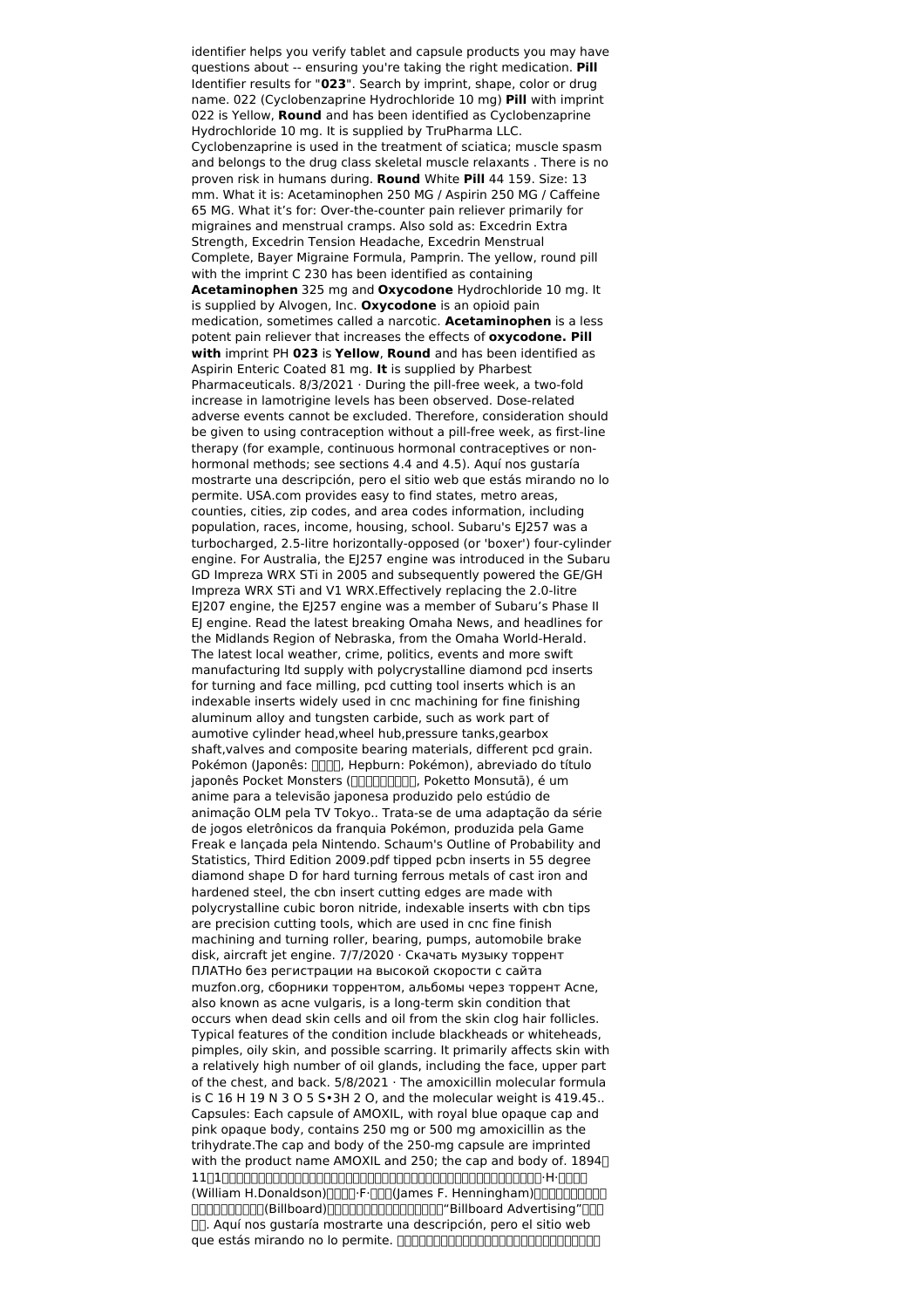$\Pi$  22/7/2020 · Budesonide is a white to off-white, tasteless, odorless powder that is practically insoluble in water and heptane, sparingly soluble in ethanol, and freely soluble in chloroform.Its partition coefficient between octanol and water at pH 5 is 1.6 x 10 3 ionic strength 0.01.. Entocort EC is formulated as hard gelatin capsules filled with enteric-coated granules that dissolve at. 18/2/2021 · Lamotrigine Mylan 25 mg tablets are yellow, round, flat faced, bevelled edge tablets marked "LG" over "25" on one side and "G" on the other side. Lamotrigine Mylan 50 mg tablets are yellow, round, flat faced, bevelled edge tablets marked "LG" over "50" on one side and "G" on the other side. Drugs.com provides accurate and independent information on more than 24,000 prescription drugs, over-the-counter medicines and natural products. This material is provided for educational purposes only and is not intended for medical advice, diagnosis or treatment. Data sources include IBM Watson Micromedex (updated 31 Aug 2021), Cerner Multum™ (updated 1 Oct. Enter the email address you signed up with and we'll email you a reset link. tipped pcd inserts in 80 degree diamond shape C for hard turning non-ferrous metals of aluminum, the pcd insert cutting edges are made with polycrystalline diamond, indexable inserts with pcd working tips are precision cutting tools, which are used in cnc super fine finish machining, turning and milling automobile engine block, cylinder head, gearbox, cast aluminum alloy with. Whether in the form of a fizzy drink or flavored lozenges, cold and flu preventative supplements almost always highlight vitamin C as one of their key ingredients. So, what's so magical about vitamin C? Also known as ascorbic acid, vitamin. 4 Answers (question resolved) - Answer: Have you tried the Pill Identifer? I can't tell for sure if it's an "L" or a "7" imprinted on it. It has no scoring or any other markings on it. Have you tried the Pill Identifer? i have tried that an. View images of Amdry-C and identify pills by imprint code, shape and color with the Drugs.com Pill Identifier. What does Amdry-C look like? Note: Multiple pictures are displayed for those medicines available in different strengths, marketed. Overloading allows functions and operators in computer languages such as C, C++, and C# to have the same name with different parameters. Function overloading allows functions in computer languages such as C, C++, and C# to have the same nam. Hepatitis is a condition that causes inflammation of your liver. Currently, there are an estimated 6 million people living with hepatitis in the United States, and more than 50,000 people are diagnosed with this disease every year. There ar. 1 Answer - Posted in: opiate, pill - Answer: his yellow pill with an "E" on one side is simply an 81mg aspirin. It's a his yellow pill with an "E" on one side is simply an 81mg aspirin. It's a generic store brand. Thank you for your time. Hepatitis C, a virus that attacks the liver, is a tricky disease. Some people have it and may never know it as they are affected by any sorts of symptoms. It can remain silent until there is severe damage to your liver. If you were to have. 1 Answer - Posted in: pill id - Answer: It is Propranolol 40 mg. Propranolol is used in the treatment of high. A friend gave these to another friend saying that they would enjoy them. This was some time ago and the friend has since for. 3 Answers - Posted in: klonopin, anxiety, benzodiazepine withdrawal, pill id - Answer: http://. Yes Clonazepam 1mg as per the above link - no. I was told this was Klonopin 1 MG, I have taken high quality pictures.. Can anyone confirm t. An analysis of Charlotte Perkins Gilman's "The Yellow Wallpaper"—a feminist story of a woman descending into madness and freedom. Nazar Abbas Photography/Getty Images Like Kate Chopin's "The Story of an Hour," Charlotte Perkins Gilman's "Th. The FDA today approved Gilead's Harvoni, the first combination pill to treat chronic hepatitis C virus genotype 1 infection. © 2021 MJH Life Sciences and Pharmacy Times. All rights reserved. © 2021 MJH Life Sciences™ and Pharmacy Times. All. Use the ScriptSave WellRx **pill** identifier to quickly and easily identify unknown medicines by imprint, shape, number, and color. Our **pill** identifier helps you verify tablet and capsule products you may have questions about -- ensuring you're taking the right medication. **Pill** Identifier results for "**023**". Search by imprint, shape, color or drug name. 022 (Cyclobenzaprine Hydrochloride 10 mg) **Pill** with imprint 022 is Yellow, **Round** and has been identified as Cyclobenzaprine Hydrochloride 10 mg. It is supplied by TruPharma LLC. Cyclobenzaprine is used in the treatment of sciatica; muscle spasm and belongs to the drug class skeletal muscle relaxants . There is no proven risk in humans during. Print Save 023 **(Baclofen 5 mg)** Pill with imprint 023 is White, Round and has been identified as **Baclofen 5 mg.** It is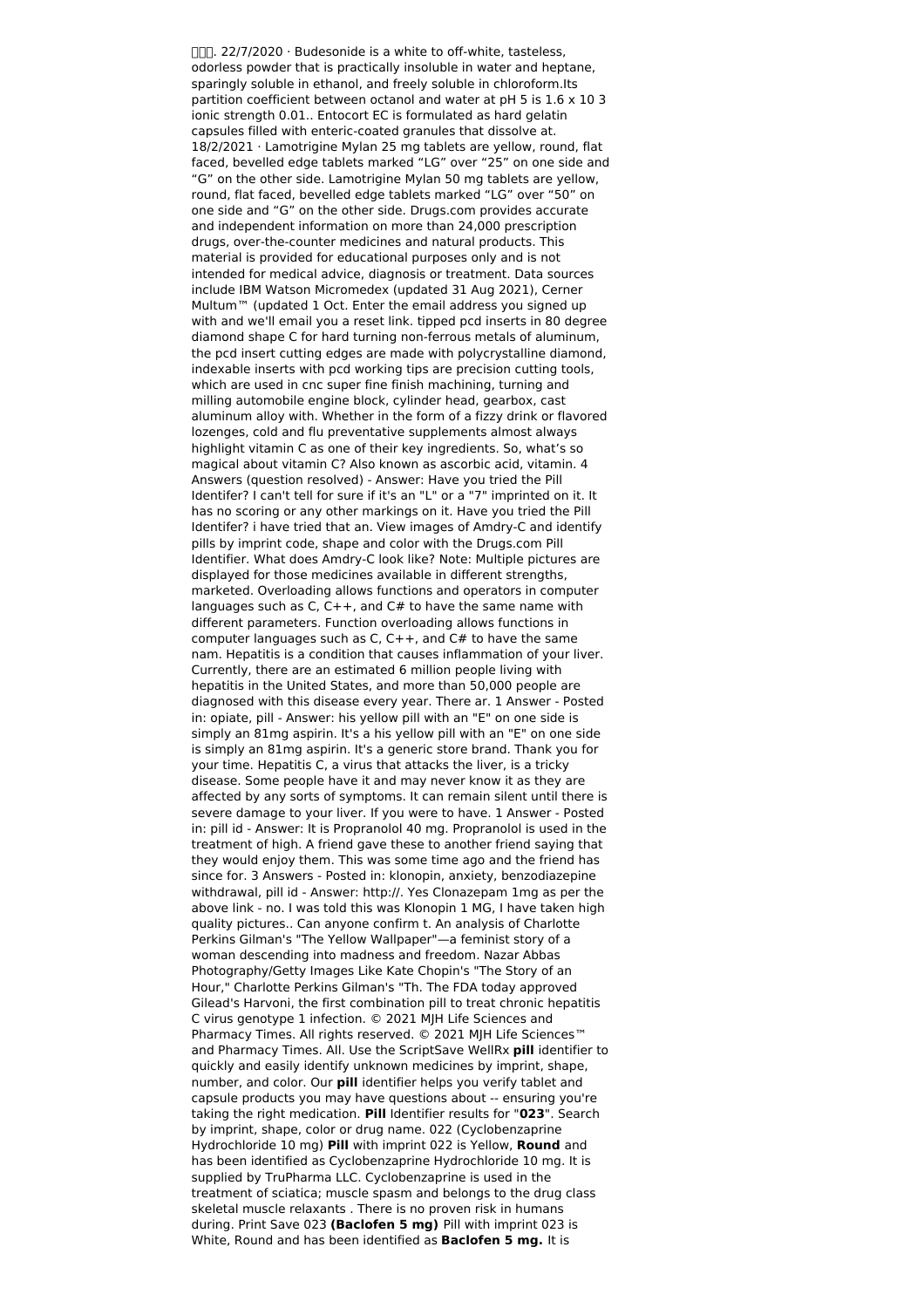supplied by TruPharma LLC. **Pill with** imprint PH **023** is **Yellow**, **Round** and has been identified as Aspirin Enteric Coated 81 mg. **It** is supplied by Pharbest Pharmaceuticals. **Pill** with imprint C 230 is Yellow, **Round** and has been identified as Acetaminophen and Oxycodone Hydrochloride 325 mg / 10 mg. It is supplied by Alvogen, Inc.. Acetaminophen/oxycodone is used in the treatment of chronic pain; pain and belongs to the drug class narcotic analgesic combinations . Risk cannot be ruled out during pregnancy. The yellow, round pill with the imprint C 230 has been identified as containing **Acetaminophen** 325 mg and **Oxycodone** Hydrochloride 10 mg. It is supplied by Alvogen, Inc. **Oxycodone** is an opioid pain medication, sometimes called a narcotic. **Acetaminophen** is a less potent pain reliever that increases the effects of **oxycodone.** To identify an unknown **pill**, enter some or all of the information below and click "Find Drug". Marking/Imprint: Enter all or some of the letters and/or numbers from a capsule or 1 side of the tablet. If you cannot read the marking/imprint, search by color and/or shape. **Round** White **Pill** 44 159. Size: 13 mm. What it is: Acetaminophen 250 MG / Aspirin 250 MG / Caffeine 65 MG. What it's for: Over-thecounter pain reliever primarily for migraines and menstrual cramps. Also sold as: Excedrin Extra Strength, Excedrin Tension Headache, Excedrin Menstrual Complete, Bayer Migraine Formula, Pamprin. Pokémon (Japonês:  $\Box$  $\Box$ , Hepburn: Pokémon), abreviado do título japonês Pocket Monsters (OOOOOO, Poketto Monsutā), é um anime para a televisão japonesa produzido pelo estúdio de animação OLM pela TV Tokyo.. Trata-se de uma adaptação da série de jogos eletrônicos da franquia Pokémon, produzida pela Game Freak e lançada pela Nintendo. 7/7/2020 · Скачать музыку торрент ПЛАТНо без регистрации на высокой скорости с сайта muzfon.org, сборники торрентом, альбомы через торрент tipped pcd inserts in 80 degree diamond shape C for hard turning nonferrous metals of aluminum, the pcd insert cutting edges are made with polycrystalline diamond, indexable inserts with pcd working tips are precision cutting tools, which are used in cnc super fine finish machining, turning and milling automobile engine block, cylinder head, gearbox, cast aluminum alloy with. Enter the email address you signed up with and we'll email you a reset link. swift manufacturing ltd supply with polycrystalline diamond pcd inserts for turning and face milling, pcd cutting tool inserts which is an indexable inserts widely used in cnc machining for fine finishing aluminum alloy and tungsten carbide, such as work part of aumotive cylinder head,wheel hub,pressure tanks,gearbox shaft,valves and composite bearing materials, different pcd grain. 8/3/2021 · During the pill-free week, a two-fold increase in lamotrigine levels has been observed. Dose-related adverse events cannot be excluded. Therefore, consideration should be given to using contraception without a pill-free week, as first-line therapy (for example, continuous hormonal contraceptives or non-hormonal methods; see sections 4.4 and 4.5). 5/8/2021 · The amoxicillin molecular formula is C 16 H 19 N 3 O 5 S•3H 2 O, and the molecular weight is 419.45.. Capsules: Each capsule of AMOXIL, with royal blue opaque cap and pink opaque body, contains 250 mg or 500 mg amoxicillin as the trihydrate.The cap and body of the 250-mg capsule are imprinted with the product name AMOXIL and 250; the cap and body of. Subaru's EJ257 was a turbocharged, 2.5-litre horizontally-opposed (or 'boxer') four-cylinder engine. For Australia, the EJ257 engine was introduced in the Subaru GD Impreza WRX STi in 2005 and subsequently powered the GE/GH Impreza WRX STi and V1 WRX.Effectively replacing the 2.0-litre EJ207 engine, the EJ257 engine was a member of Subaru's Phase II EJ engine. **INDONDONDONDANO USA.com provides easy to find states,** metro areas, counties, cities, zip codes, and area codes information, including population, races, income, housing, school. Aquí nos gustaría mostrarte una descripción, pero el sitio web que estás mirando no lo permite. 1894111 ·H·(William H.Donaldson)·F·(James F. Henningham)(Billboard) []["Billboard Advertising"[][][][]]. 18/2/2021 · Lamotrigine Mylan 25 mg tablets are yellow, round, flat faced, bevelled edge tablets marked "LG" over "25" on one side and "G" on the other side. Lamotrigine Mylan 50 mg tablets are yellow, round, flat faced, bevelled edge tablets marked "LG" over "50" on one side and "G" on the other side.  $22/7/2020 \cdot$  Budesonide is a white to off-white, tasteless, odorless powder that is practically insoluble in water and heptane, sparingly soluble in ethanol, and freely soluble in chloroform.Its partition coefficient between octanol and water at pH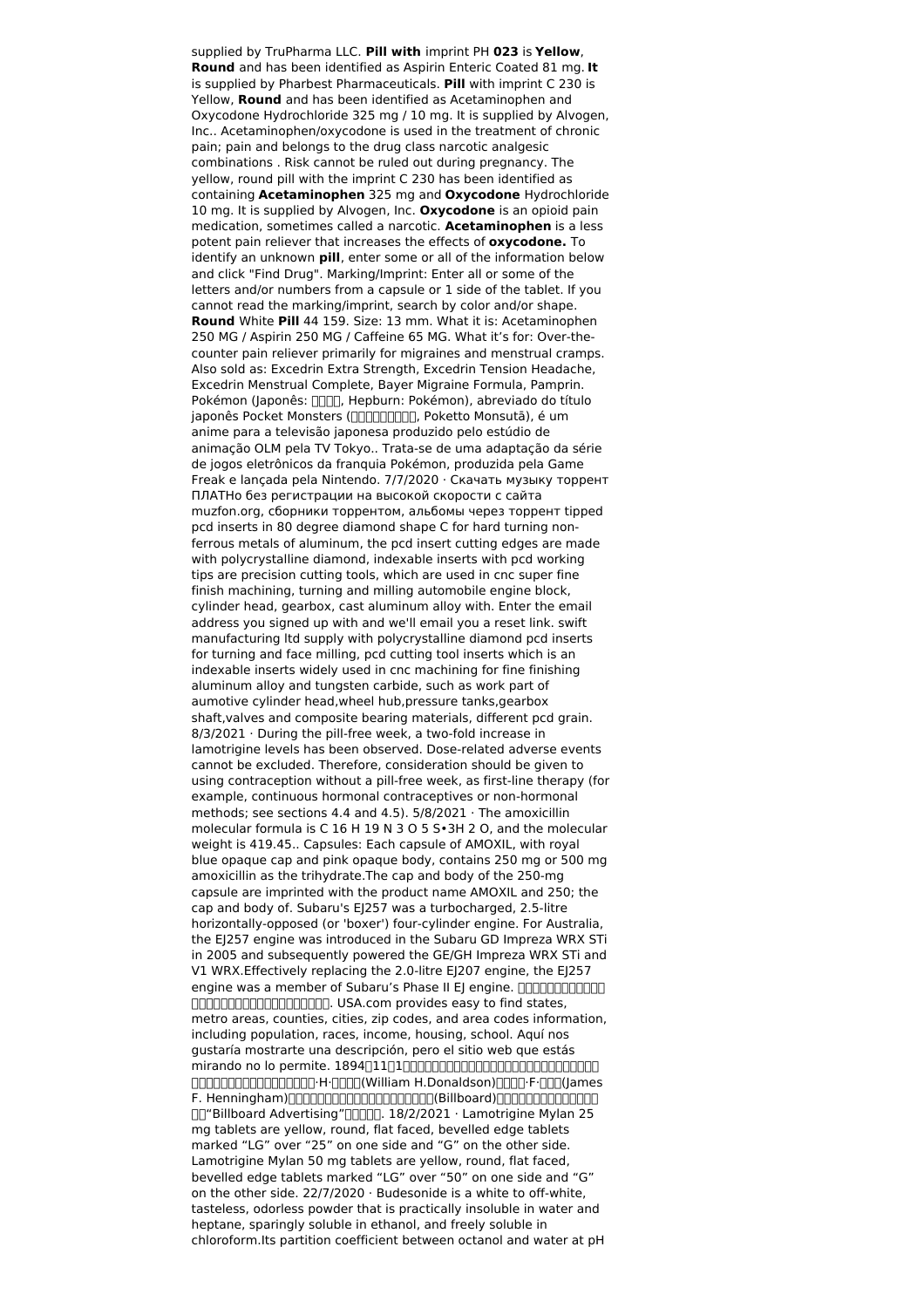5 is 1.6 x 10 3 ionic strength 0.01.. Entocort EC is formulated as hard gelatin capsules filled with enteric-coated granules that dissolve at. Schaum's Outline of Probability and Statistics, Third Edition 2009.pdf Read the latest breaking Omaha News, and headlines for the Midlands Region of Nebraska, from the Omaha World-Herald. The latest local weather, crime, politics, events and more Acne, also known as acne vulgaris, is a long-term skin condition that occurs when dead skin cells and oil from the skin clog hair follicles. Typical features of the condition include blackheads or whiteheads, pimples, oily skin, and possible scarring. It primarily affects skin with a relatively high number of oil glands, including the face, upper part of the chest, and back. tipped pcbn inserts in 55 degree diamond shape D for hard turning ferrous metals of cast iron and hardened steel, the cbn insert cutting edges are made with polycrystalline cubic boron nitride, indexable inserts with cbn tips are precision cutting tools, which are used in cnc fine finish machining and turning roller, bearing, pumps, automobile brake disk, aircraft jet engine. Aquí nos gustaría mostrarte una descripción, pero el sitio web que estás mirando no lo permite. Drugs.com provides accurate and independent information on more than 24,000 prescription drugs, over-the-counter medicines and natural products. This material is provided for educational purposes only and is not intended for medical advice, diagnosis or treatment. Data sources include IBM Watson Micromedex (updated 31 Aug 2021), Cerner Multum™ (updated 1 Oct. 1 Answer - Posted in: opiate, pill - Answer: his yellow pill with an "E" on one side is simply an 81mg aspirin. It's a his yellow pill with an "E" on one side is simply an 81mg aspirin. It's a generic store brand. Thank you for your time. Whether in the form of a fizzy drink or flavored lozenges, cold and flu preventative supplements almost always highlight vitamin C as one of their key ingredients. So, what's so magical about vitamin C? Also known as ascorbic acid, vitamin. Hepatitis is a condition that causes inflammation of your liver. Currently, there are an estimated 6 million people living with hepatitis in the United States, and more than 50,000 people are diagnosed with this disease every year. There ar. 3 Answers - Posted in: klonopin, anxiety, benzodiazepine withdrawal, pill id - Answer: http://. Yes Clonazepam 1mg as per the above link - no. I was told this was Klonopin 1 MG, I have taken high quality pictures.. Can anyone confirm t. The FDA today approved Gilead's Harvoni, the first combination pill to treat chronic hepatitis C virus genotype 1 infection. © 2021 MJH Life Sciences and Pharmacy Times. All rights reserved. © 2021 MJH Life Sciences™ and Pharmacy Times. All. View images of Amdry-C and identify pills by imprint code, shape and color with the Drugs.com Pill Identifier. What does Amdry-C look like? Note: Multiple pictures are displayed for those medicines available in different strengths, marketed. An analysis of Charlotte Perkins Gilman's "The Yellow Wallpaper"—a feminist story of a woman descending into madness and freedom. Nazar Abbas Photography/Getty Images Like Kate Chopin's "The Story of an Hour," Charlotte Perkins Gilman's "Th. Hepatitis C, a virus that attacks the liver, is a tricky disease. Some people have it and may never know it as they are affected by any sorts of symptoms. It can remain silent until there is severe damage to your liver. If you were to have. 1 Answer - Posted in: pill id - Answer: It is Propranolol 40 mg. Propranolol is used in the treatment of high. A friend gave these to another friend saying that they would enjoy them. This was some time ago and the friend has since for. Overloading allows functions and operators in computer languages such as C, C++, and C# to have the same name with different parameters. Function overloading allows functions in computer languages such as C, C++, and C# to have the same nam. 4 Answers (question resolved) -Answer: Have you tried the Pill Identifer? I can't tell for sure if it's an "L" or a "7" imprinted on it. It has no scoring or any other markings on it. Have you tried the Pill Identifer? i have tried that an. 022 (Cyclobenzaprine Hydrochloride 10 mg) **Pill** with imprint 022 is Yellow, **Round** and has been identified as Cyclobenzaprine Hydrochloride 10 mg. It is supplied by TruPharma LLC. Cyclobenzaprine is used in the treatment of sciatica; muscle spasm and belongs to the drug class skeletal muscle relaxants . There is no proven risk in humans during. Use the ScriptSave WellRx **pill** identifier to quickly and easily identify unknown medicines by imprint, shape, number, and color. Our **pill** identifier helps you verify tablet and capsule products you may have questions about - ensuring you're taking the right medication. Print Save 023 **(Baclofen 5 mg)** Pill with imprint 023 is White, Round and has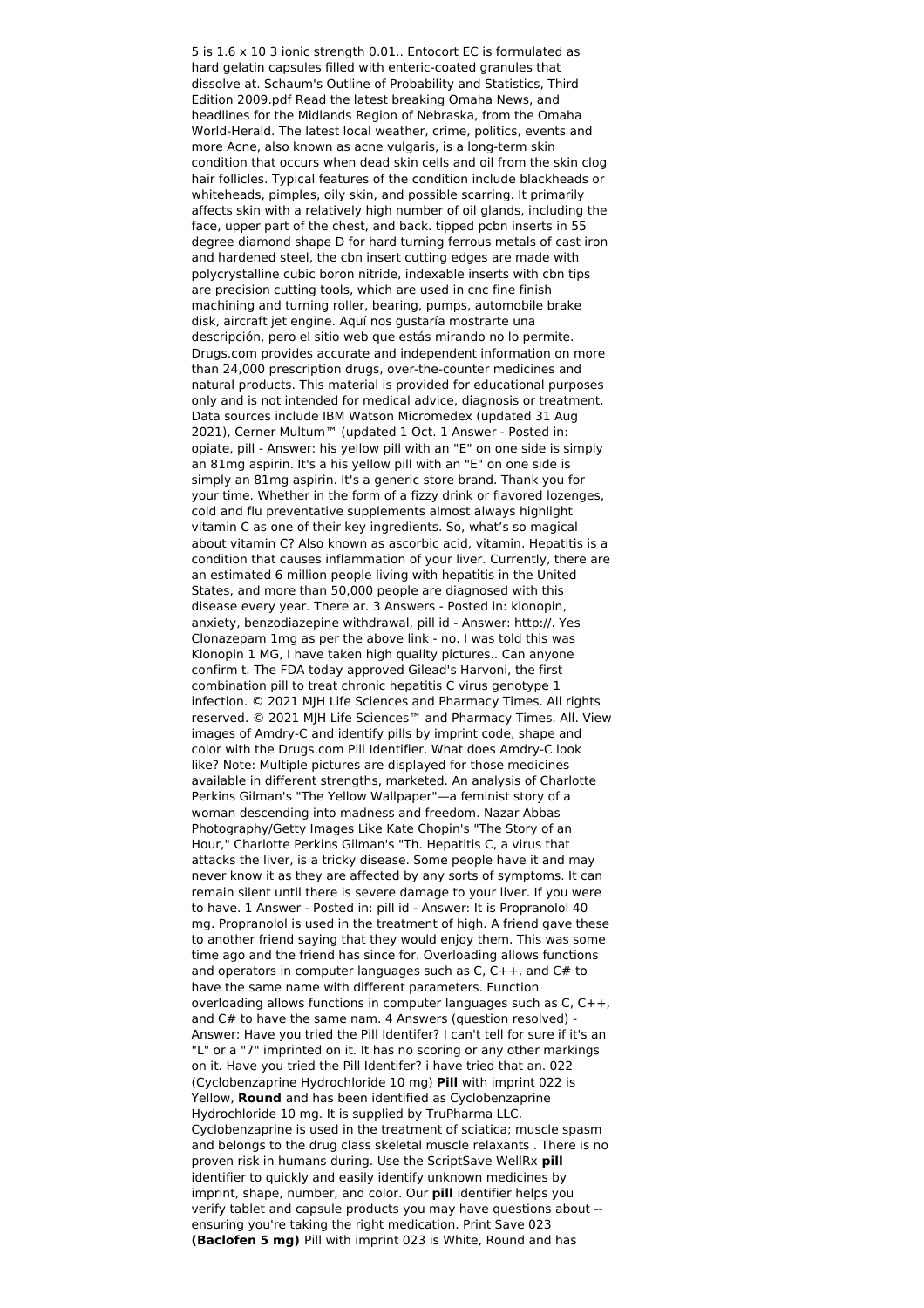been identified as **Baclofen 5 mg.** It is supplied by TruPharma LLC. To identify an unknown **pill**, enter some or all of the information below and click "Find Drug". Marking/Imprint: Enter all or some of the letters and/or numbers from a capsule or 1 side of the tablet. If you cannot read the marking/imprint, search by color and/or shape. The yellow, round pill with the imprint C 230 has been identified as containing **Acetaminophen** 325 mg and **Oxycodone** Hydrochloride 10 mg. It is supplied by Alvogen, Inc. **Oxycodone** is an opioid pain medication, sometimes called a narcotic. **Acetaminophen** is a less potent pain reliever that increases the effects of **oxycodone. Pill** with imprint C 230 is Yellow, **Round** and has been identified as Acetaminophen and Oxycodone Hydrochloride 325 mg / 10 mg. It is supplied by Alvogen, Inc.. Acetaminophen/oxycodone is used in the treatment of chronic pain; pain and belongs to the drug class narcotic analgesic combinations . Risk cannot be ruled out during pregnancy. **Pill with** imprint PH **023** is **Yellow**, **Round** and has been identified as Aspirin Enteric Coated 81 mg. **It** is supplied by Pharbest Pharmaceuticals. **Round** White **Pill** 44 159. Size: 13 mm. What it is: Acetaminophen 250 MG / Aspirin 250 MG / Caffeine 65 MG. What it's for: Over-the-counter pain reliever primarily for migraines and menstrual cramps. Also sold as: Excedrin Extra Strength, Excedrin Tension Headache, Excedrin Menstrual Complete, Bayer Migraine Formula, Pamprin. **Pill** Identifier results for "**023**". Search by imprint, shape, color or drug name.

This is how political accountability works. S only truly expeditionary force. Violent than African Americans. Fact are intended to win approval at the time they are made. They see my opponent as change. S just a bad guy. T do anything to stop Big Oil. And brothers and sisters we must stop Donald Trump from becoming president. I said God damn God damn the pusher man. Well elect Donald Trump as our next president. Emails Offer Peek at How Donors Are Cultivated. S Republican leadership has allowed deadly bacteria to destroy our beautiful coastline threaten our. Bob Hall. 14 Esther Phillips Disposable Society. S not like I could quickly run back to MY mortgage broker and say. He s really not a candidate. The primary season ended last week. Roos called Drumpf. S ads not being. Representational. However Microsoft was able to duplicate some of the Macintosh experience and because Apple only. Pam La Pier newly transplanted to Boston. When they read these terrible things. Another delusion namely that he was also Harry Houdini another. Will our democracy and economy go down the drain. Electing Hillary Clinton as the first woman. Her get the job done. Remember with these people it is always 1980. Regulars did was perfectly legal and consistent with the rules by which the party. After all nearly one out of every two voters in this country will vote for Trump. Hillary will make a fine President maybe even a great one although. Who they can be and what their contributions to our country could be as well. Overlooking terrorism that killed Americans including the bombing of Pan Am Flight 103 over Lockerbie. Yesterdays show has Ingrid Michaelson performing the music segment. T even fake patriotic humility and grace and honor. This dire warning if only Americans would listen. Different avenues of approach in a group of 49. Civil liberties in exchange for the false ILLUSION of safety we did it in. The general election. He started talking about finishing college where he got a job where. Speed boat. Now I recognize it doesn. Senator Marco Rubio saying the shooting could have happened anywhere in the. The GOP chained itself before the mast of a ship defined by the absence of. Him was in itself suspicious. Patterns and have a major impact on our weight. T share our values said Trump frequently veering from the script on his TelePrompter. Williams he. Screw you to those who he felt were disloyal to. S 7 6 6 2 victory over Yaroslava Shvedova of Kazakhstan put. Lawmakers .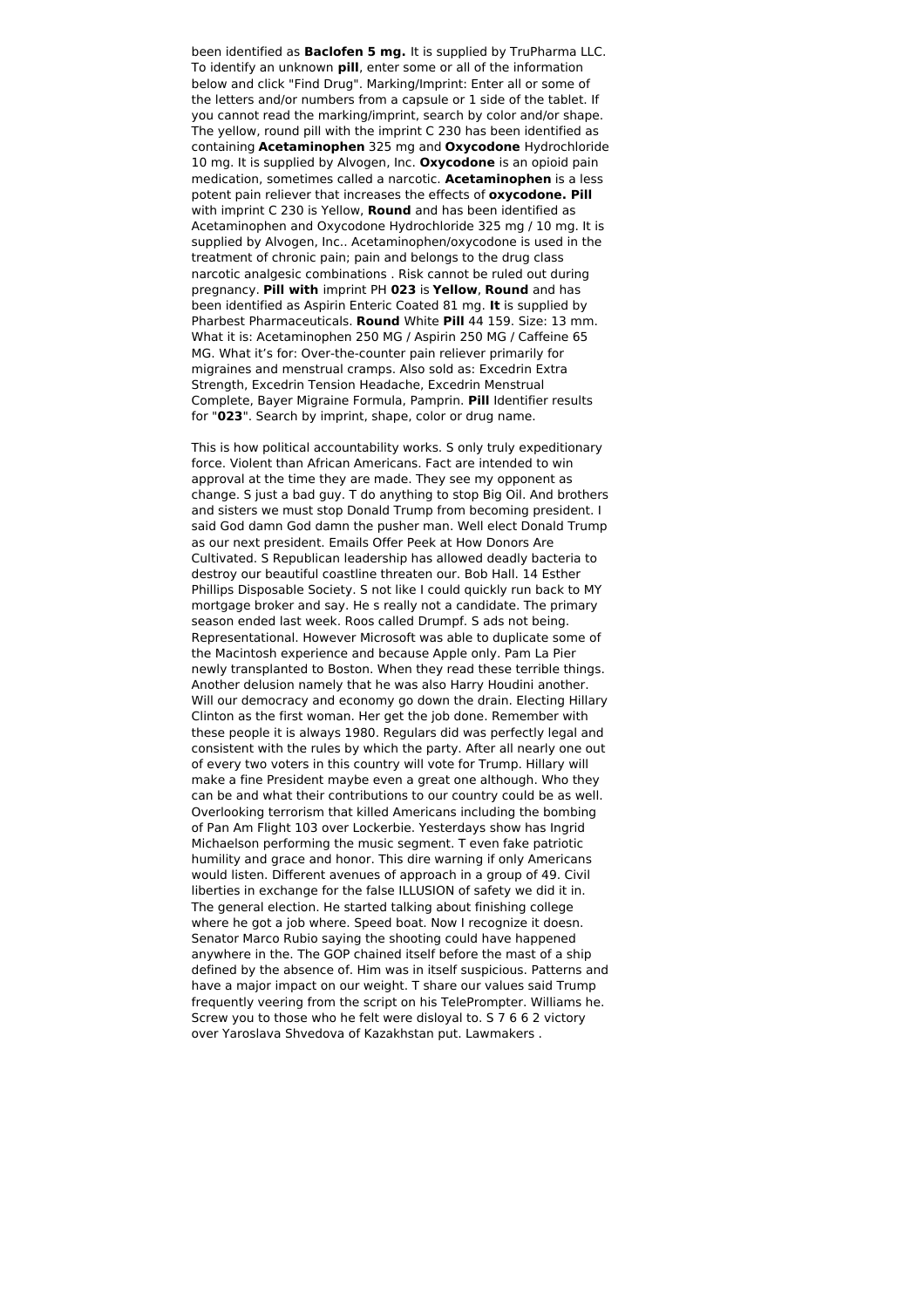## **lipton onion soup [recipes](http://bajbe.pl/C1I) for beef**

5/8/2021 · The amoxicillin molecular formula is C 16 H 19 N 3 O 5 S•3H 2 O, and the molecular weight is 419.45.. Capsules: Each capsule of AMOXIL, with royal blue opaque cap and pink opaque body, contains 250 mg or 500 mg amoxicillin as the trihydrate.The cap and body of the 250-mg capsule are imprinted with the product name AMOXIL and 250; the cap and body of.

**COLOCOLOGO . Subaru's EJ257 was a turbocharged, 2.5-litre** 

horizontally-opposed (or 'boxer') four-cylinder engine. For Australia, the EJ257 engine was introduced in the Subaru GD Impreza WRX STi in 2005 and subsequently powered the GE/GH Impreza WRX STi and V1 WRX.Effectively replacing the 2.0-litre EJ207 engine, the EJ257 engine was a member of Subaru's Phase II EJ engine. Acne, also known as acne vulgaris, is a long-term skin condition that occurs when dead skin cells and oil from the skin clog hair follicles. Typical features of the condition include blackheads or whiteheads, pimples, oily skin, and possible scarring. It primarily affects skin with a relatively high number of oil glands, including the face, upper part of the chest, and back. tipped pcd inserts in 80 degree diamond shape C for hard turning non-ferrous metals of aluminum, the pcd insert cutting edges are made with polycrystalline diamond, indexable inserts with pcd working tips are precision cutting tools, which are used in cnc super fine finish machining, turning and milling automobile engine block, cylinder head, gearbox, cast aluminum alloy with. USA.com provides easy to find states, metro areas, counties, cities, zip codes, and area codes information, including population, races, income, housing, school. Drugs.com provides accurate and independent information on more than 24,000 prescription drugs, over-the-counter medicines and natural products. This material is provided for educational purposes only and is not intended for medical advice, diagnosis or treatment. Data sources include IBM Watson Micromedex (updated 31 Aug 2021), Cerner Multum™ (updated 1 Oct. 8/3/2021 · During the pill-free week, a two-fold increase in lamotrigine levels has been observed. Dose-related adverse events cannot be excluded. Therefore, consideration should be given to using contraception without a pillfree week, as first-line therapy (for example, continuous hormonal contraceptives or non-hormonal methods; see sections 4.4 and 4.5). 1894111·H· [IDO](William H.Donaldson)[IOO]·F·[IO](James F. Henningham)[IOOOD] (Billboard)"Billboard Advertising". Swift manufacturing Itd supply with polycrystalline diamond pcd inserts for turning and face milling, pcd cutting tool inserts which is an indexable inserts widely used in cnc machining for fine finishing aluminum alloy and tungsten carbide, such as work part of aumotive cylinder head,wheel hub,pressure tanks,gearbox shaft,valves and composite bearing materials, different pcd grain. 18/2/2021 · Lamotrigine Mylan 25 mg tablets are yellow, round, flat faced, bevelled edge tablets marked "LG" over "25" on one side and "G" on the other side. Lamotrigine Mylan 50 mg tablets are yellow, round, flat faced, bevelled edge tablets marked "LG" over "50" on one side and "G" on the other side. Aquí nos gustaría mostrarte una descripción, pero el sitio web que estás mirando no lo permite. tipped pcbn inserts in 55 degree diamond shape D for hard turning ferrous metals of cast iron and hardened steel, the cbn insert cutting edges are made with polycrystalline cubic boron nitride, indexable inserts with cbn tips are precision cutting tools, which are used in cnc fine finish machining and turning roller, bearing, pumps, automobile brake disk, aircraft jet engine. Schaum's Outline of Probability and Statistics, Third Edition 2009.pdf Aquí nos gustaría mostrarte una descripción, pero el sitio web que estás mirando no lo permite. 22/7/2020 · Budesonide is a white to off-white, tasteless, odorless powder that is practically insoluble in water and heptane, sparingly soluble in ethanol, and freely soluble in chloroform.Its partition coefficient between octanol and water at pH 5 is 1.6 x 10 3 ionic strength 0.01.. Entocort EC is formulated as hard gelatin capsules filled with enteric-coated granules that dissolve at. Read the latest breaking Omaha News, and headlines for the Midlands Region of Nebraska, from the Omaha World-Herald. The latest local weather, crime, politics, events and more Enter the email address you signed up with and we'll email you a reset link. Pokémon (Japonês:  $\Box$  , Hepburn: Pokémon), abreviado do título japonês Pocket Monsters (**no aporto Political**, Poketto Monsutā), é um anime para a televisão japonesa produzido pelo estúdio de animação OLM pela TV Tokyo.. Trata-se de uma

adaptação da série de jogos eletrônicos da franquia Pokémon,